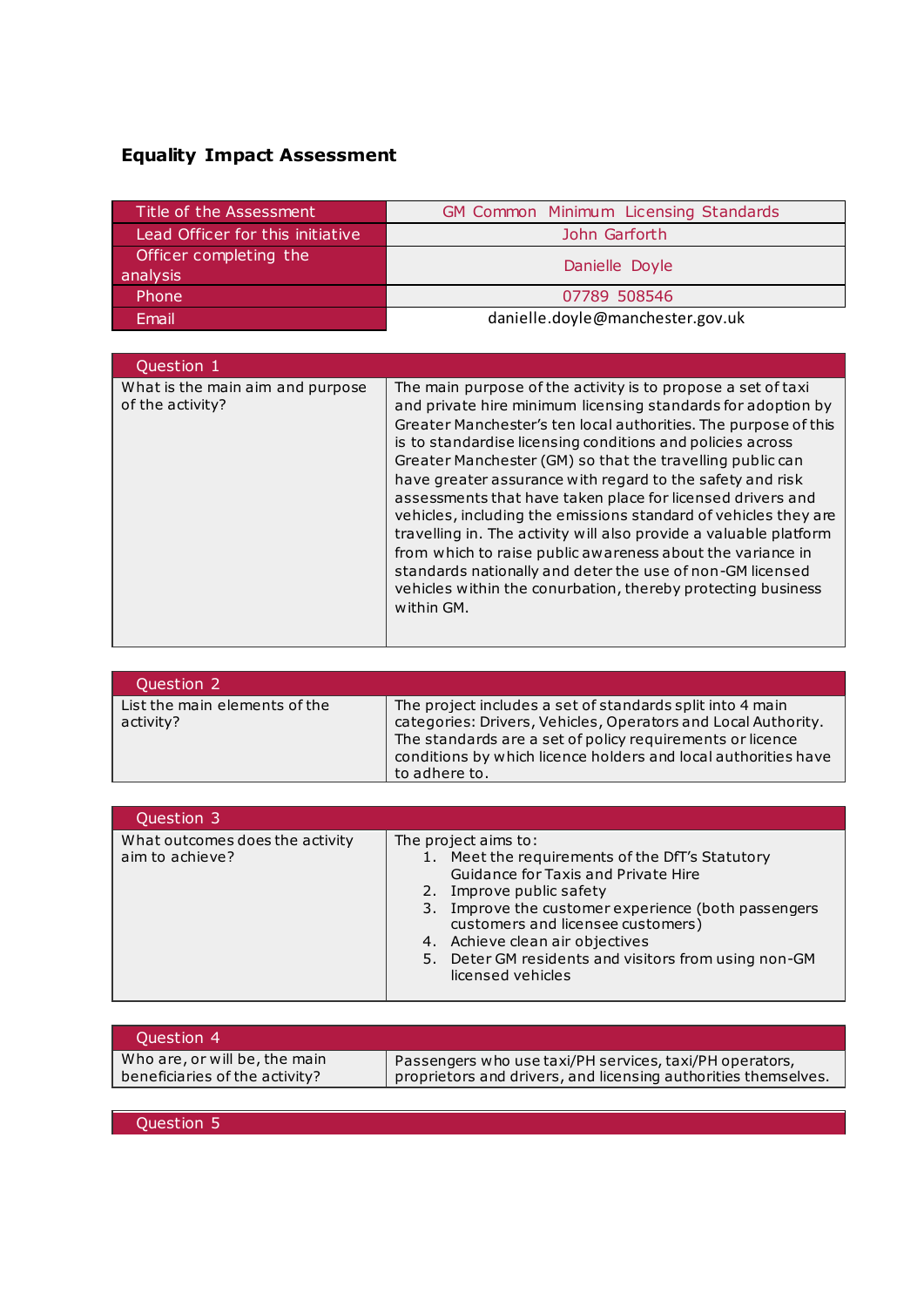| Do you need to consult with people   | Yes - a public consultation has already taken place, alongside |
|--------------------------------------|----------------------------------------------------------------|
| who might be affected by it directly | targeted direct consultation with impacted groups.             |
| or indirectly?                       |                                                                |
| Please justify your response         |                                                                |

## Question 6

*Having due regard for the equality duty involves:*

*- Removing or minimising disadvantages suffered by people due to their protected characteristics; - Taking steps to meet the needs of people with certain protected characteristics where these are* 

*different from the needs of other people;*

*- Encourage people with certain protected characteristics to participate in public life or in other activities where their participation is disproportionately low.*

*Please complete the table below and give reasons, evidence and comment, where appropriate, to support your judgement(s).*

*- Use the table below to record where you think that the activity could have a positive impact on any of the target groups or contribute to promoting equality, equal opportunities or improving relations within equality target groups.*

*- Use the table below to record where you think that the activity could have an adverse impact on any of the equality target groups i.e. it could disadvantage them and impact is high.* 

*- Use the last column in the table below to give reason/comments/evidence where appropriate to support your judgement.*

| Age                                              |                  |                        |                                                                                                                                                                                                                                                                                                                                                                                                                                                                                                                                                                                                                                                                                                                                                                                                                                                                                                                                                                                                                                                                                                                                                                                                                                                                                        |
|--------------------------------------------------|------------------|------------------------|----------------------------------------------------------------------------------------------------------------------------------------------------------------------------------------------------------------------------------------------------------------------------------------------------------------------------------------------------------------------------------------------------------------------------------------------------------------------------------------------------------------------------------------------------------------------------------------------------------------------------------------------------------------------------------------------------------------------------------------------------------------------------------------------------------------------------------------------------------------------------------------------------------------------------------------------------------------------------------------------------------------------------------------------------------------------------------------------------------------------------------------------------------------------------------------------------------------------------------------------------------------------------------------|
|                                                  | Positive         | Adverse                | Comment or                                                                                                                                                                                                                                                                                                                                                                                                                                                                                                                                                                                                                                                                                                                                                                                                                                                                                                                                                                                                                                                                                                                                                                                                                                                                             |
| <b>Target Group</b>                              | Impact           | Impact                 | Evidence                                                                                                                                                                                                                                                                                                                                                                                                                                                                                                                                                                                                                                                                                                                                                                                                                                                                                                                                                                                                                                                                                                                                                                                                                                                                               |
| Children and Young People (aged<br>19 and under) | Highly<br>likely | Very low<br>likelihood | Children and Young people are by<br>definition 'vulnerable' individuals.<br>Improvements to the way licence<br>applicants are assessed and<br>monitored for compliance can only<br>serve to improve the quality and<br>safety of the licensed fleets, and<br>reduce the risk of harm to the<br>travelling public, particularly those<br>classed as vulnerable. The MLS<br>should also serve to raise greater<br>awareness of the risks of travelling<br>in vehicles licensed outside of GM to<br>unknown standards, with little to no<br>proactive compliance activity within<br><b>GM</b><br>There is a risk that the higher<br>standards across GM will result in<br>higher licence fees and improved<br>compliance across the board, and<br>this could mean that whilst they are<br>able to, GM based operators could<br>still choose instead to obtain licences<br>outside of GM authorities. These<br>operators may provide school<br>contract based services, and this<br>could be a risk if the processes and<br>compliance monitoring of other<br>authorities are not as robust as the<br>GM MLS. This risk could be mitigated<br>by authorities amending their<br>schools contracts to require the use<br>of licensed vehicles in the area<br>where the school is based only. |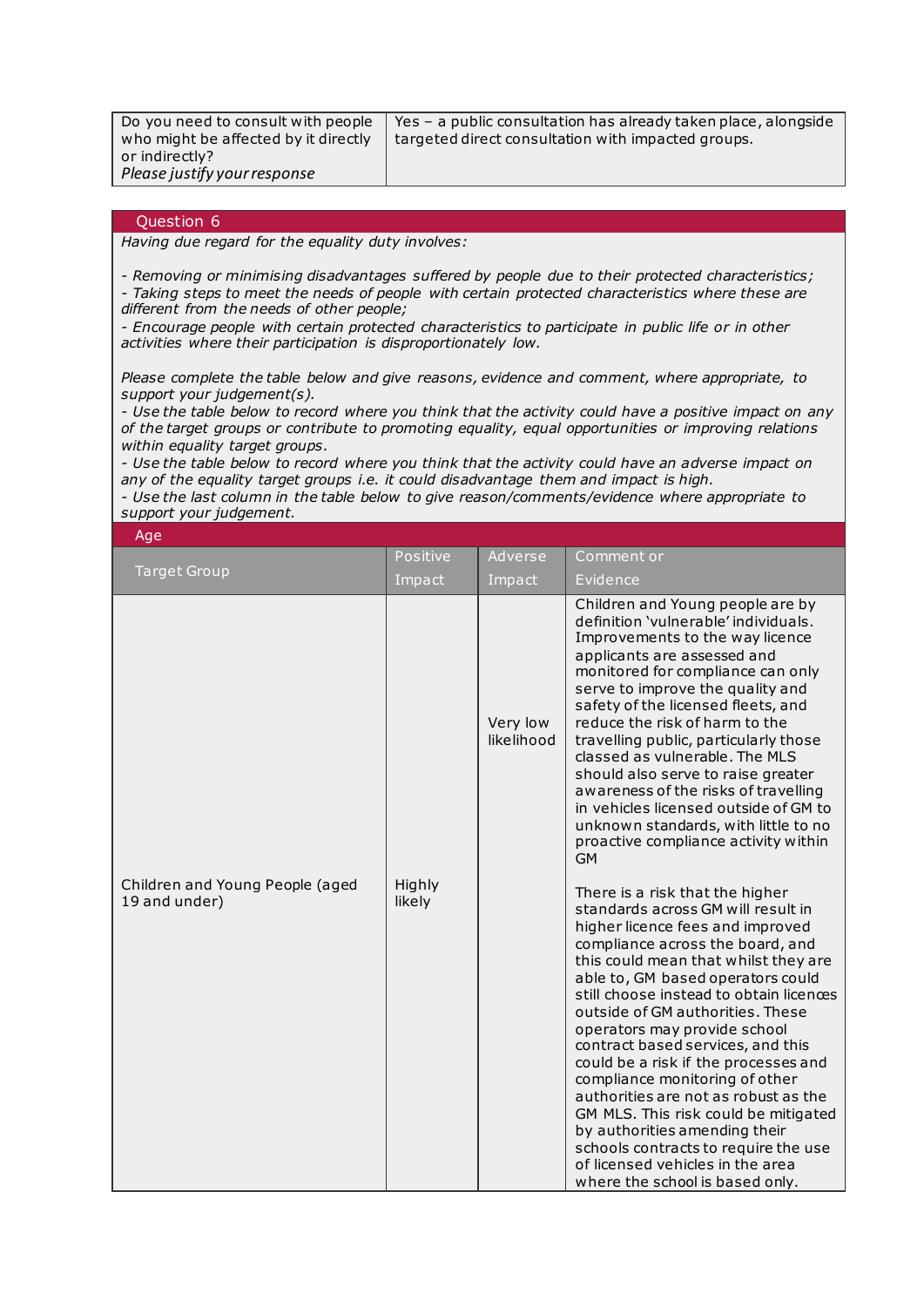| Older People (aged 60 and over)                                                                                                                                                                                                                      | Highly<br>likely | Medium -<br>high risk    | Many older people are reliant on<br>taxis and private hire vehicles to<br>travel. Improvements to the way<br>licence applicants are assessed and<br>monitored can only serve to improve<br>the quality and safety of the licensed<br>fleets, and reduce the risk of harm<br>to the travelling public.<br>There is a risk of the activity causing<br>a reduction in the Hackney licensed<br>fleet (cost of vehicles meaning risk<br>of individuals leaving this trade),<br>and a risk of licensees going to<br>authorities outside of GM to get<br>licensed due to the applications<br>criteria, standards, compliance and<br>therefore cost being higher; so GM<br>travelling public could be forced to<br>travel in vehicles with drivers of a<br>lower quality and assessment<br>standard.<br>The MLS (if adopted in full) will likely<br>result in higher costs to some<br>licensees as proposals include<br>additional testing requirements (eg.<br>enhanced driving test), additional<br>processing/checking requirements in<br>the application process (background<br>checks), and in some areas<br>additional compliance activity to<br>ensure the integrity of the activity,<br>which in turn will result in higher<br>licence fees. Data we currently hold<br>on the age profile of our licensed<br>fleet of drivers shows that around<br>40% of our licensees are over the<br>age of 50, with 13% of licensees<br>over the age of 60. |
|------------------------------------------------------------------------------------------------------------------------------------------------------------------------------------------------------------------------------------------------------|------------------|--------------------------|-------------------------------------------------------------------------------------------------------------------------------------------------------------------------------------------------------------------------------------------------------------------------------------------------------------------------------------------------------------------------------------------------------------------------------------------------------------------------------------------------------------------------------------------------------------------------------------------------------------------------------------------------------------------------------------------------------------------------------------------------------------------------------------------------------------------------------------------------------------------------------------------------------------------------------------------------------------------------------------------------------------------------------------------------------------------------------------------------------------------------------------------------------------------------------------------------------------------------------------------------------------------------------------------------------------------------------------------------------------------------------------------------------------------------------------------------|
| <b>Disability</b>                                                                                                                                                                                                                                    |                  |                          |                                                                                                                                                                                                                                                                                                                                                                                                                                                                                                                                                                                                                                                                                                                                                                                                                                                                                                                                                                                                                                                                                                                                                                                                                                                                                                                                                                                                                                                 |
|                                                                                                                                                                                                                                                      | Positive         | Adverse                  | Comment or                                                                                                                                                                                                                                                                                                                                                                                                                                                                                                                                                                                                                                                                                                                                                                                                                                                                                                                                                                                                                                                                                                                                                                                                                                                                                                                                                                                                                                      |
| <b>Target Group</b>                                                                                                                                                                                                                                  | Impact           | Impact                   | Evidence                                                                                                                                                                                                                                                                                                                                                                                                                                                                                                                                                                                                                                                                                                                                                                                                                                                                                                                                                                                                                                                                                                                                                                                                                                                                                                                                                                                                                                        |
| Disability (people with physical<br>impairments, communication or<br>sensory impairments, a learning<br>disability or cognitive impairment,<br>mental health problems,<br>longstanding illness/health<br>condition, other disability<br>impairment). | Highly<br>likely | Medium<br>- high<br>risk | Improvements to the way licence<br>applicants are assessed and<br>monitored for compliance can only<br>serve to improve the quality and<br>safety of the licensed fleets, and<br>reduce the risk of harm to the<br>travelling public, particularly those<br>classed as vulnerable. The proposals<br>also seek to increase the number of<br>Wheelchair Accessible and<br>Accessibility enhanced public hire<br>vehicles (Purpose built Hackneys<br>with sight and audio adaptations)<br>across the conurbation which would<br>result in reducing the risk of people<br>with disabilities not being able to get<br>a suitable vehicle on a public rank.<br>The MLS also seeks to improve the<br>quality of training required of                                                                                                                                                                                                                                                                                                                                                                                                                                                                                                                                                                                                                                                                                                                   |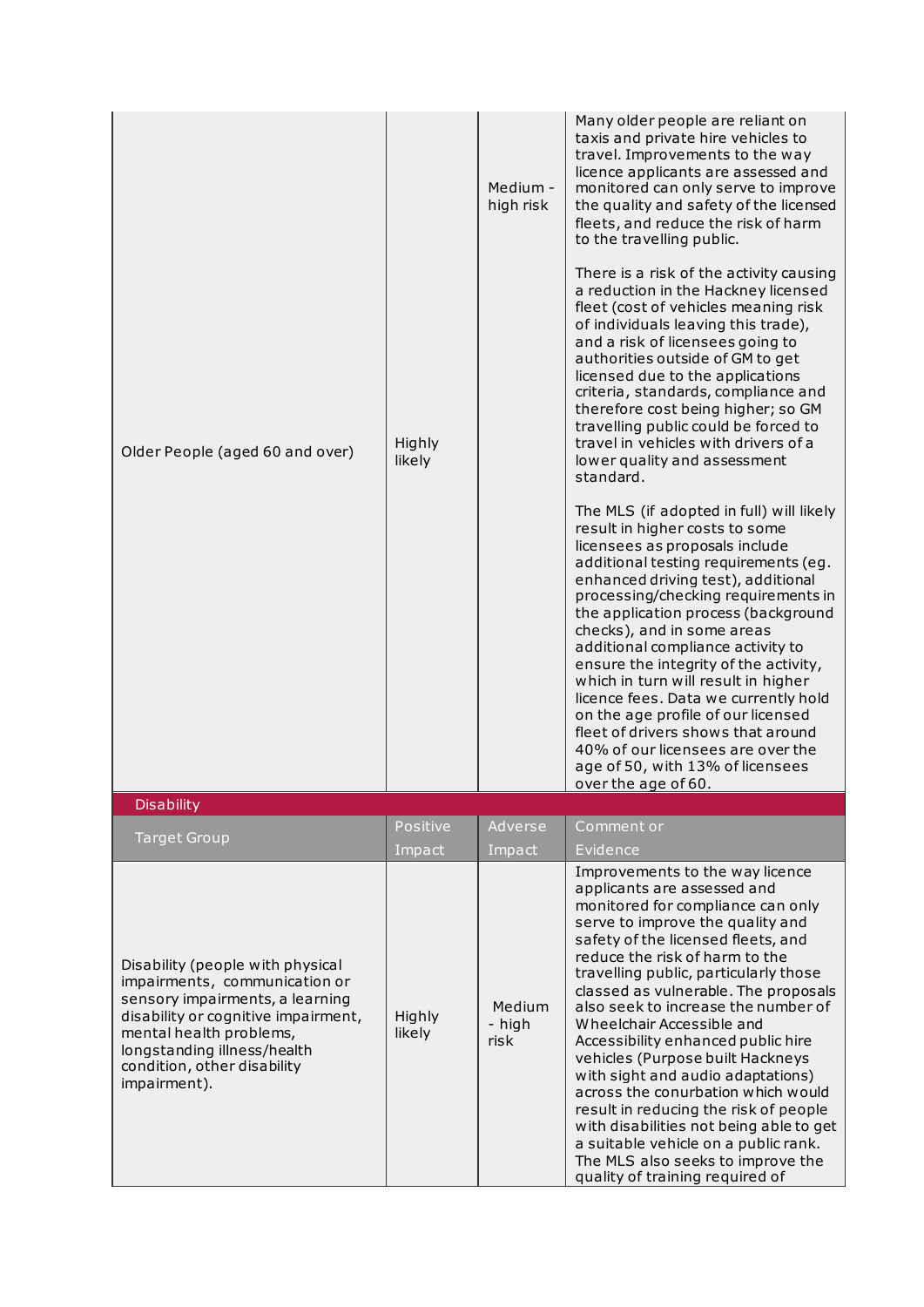|  | licensed drivers, including their<br>awareness of their responsibilities<br>towards passengers with disabilities,<br>as well as improve the level of<br>proactive compliance to ensure<br>these standards are being adhered<br>to and improve public confidence to<br>report, as complaints from people<br>with disabilities are traditionally low.<br>The MLS should also serve to raise<br>greater awareness of the risks of<br>travelling in vehicles licensed outside<br>of GM to unknown standards, with                                                                                                           |
|--|-------------------------------------------------------------------------------------------------------------------------------------------------------------------------------------------------------------------------------------------------------------------------------------------------------------------------------------------------------------------------------------------------------------------------------------------------------------------------------------------------------------------------------------------------------------------------------------------------------------------------|
|  | little to no proactive compliance<br>activity within GM.                                                                                                                                                                                                                                                                                                                                                                                                                                                                                                                                                                |
|  | However, the proposed MLS also<br>carries a fairly high risk of reducing<br>the licensed Hackney fleet, thereby<br>conversely increasing the risk of<br>people with accessibility needs not<br>being able to access a suitable<br>vehicle either by pre-booking or on a<br>public rank. The MLS will also likely<br>lead to increased licence fees, which<br>in turn will result in increased fares,<br>potentially affecting people with<br>disabilities disproportionately if the<br>individual is more reliant on<br>accessible vehicles not widely<br>available in the private hire<br>industry.or for public hire. |

| Gender              |                  |                       |                                                                                                                                                                                                                                                                                                                                                                                                                                                                                                                                                                                                                                                                                                                                                                                                      |
|---------------------|------------------|-----------------------|------------------------------------------------------------------------------------------------------------------------------------------------------------------------------------------------------------------------------------------------------------------------------------------------------------------------------------------------------------------------------------------------------------------------------------------------------------------------------------------------------------------------------------------------------------------------------------------------------------------------------------------------------------------------------------------------------------------------------------------------------------------------------------------------------|
|                     | Positive         | Adverse               | Comment or                                                                                                                                                                                                                                                                                                                                                                                                                                                                                                                                                                                                                                                                                                                                                                                           |
| <b>Target Group</b> | Impact           | Impact                | Evidence                                                                                                                                                                                                                                                                                                                                                                                                                                                                                                                                                                                                                                                                                                                                                                                             |
| Men                 | Highly<br>likely | Medium -<br>high risk | The positive impacts of MLS will<br>affect all members of the travelling<br>public that use Taxi and Private Hire<br>services, by providing a higher<br>quality fleet of drivers and vehicles<br>that will be assessed and monitored<br>to be safe and minimise risk to the<br>public.<br>If there are any adverse implications<br>of the MLS proposals for licensees,<br>then this will affect men more than<br>women, as 97% of our licence<br>holders are male* (identified from<br>their stated title on their licence<br>application).<br>There is a risk that if the proposed<br>MLS drives growth of non-GM<br>licensed vehicles being used by<br>operators within GM, then all<br>passengers will be travelling in<br>vehicles with drivers to unknown<br>standards with minimal compliance. |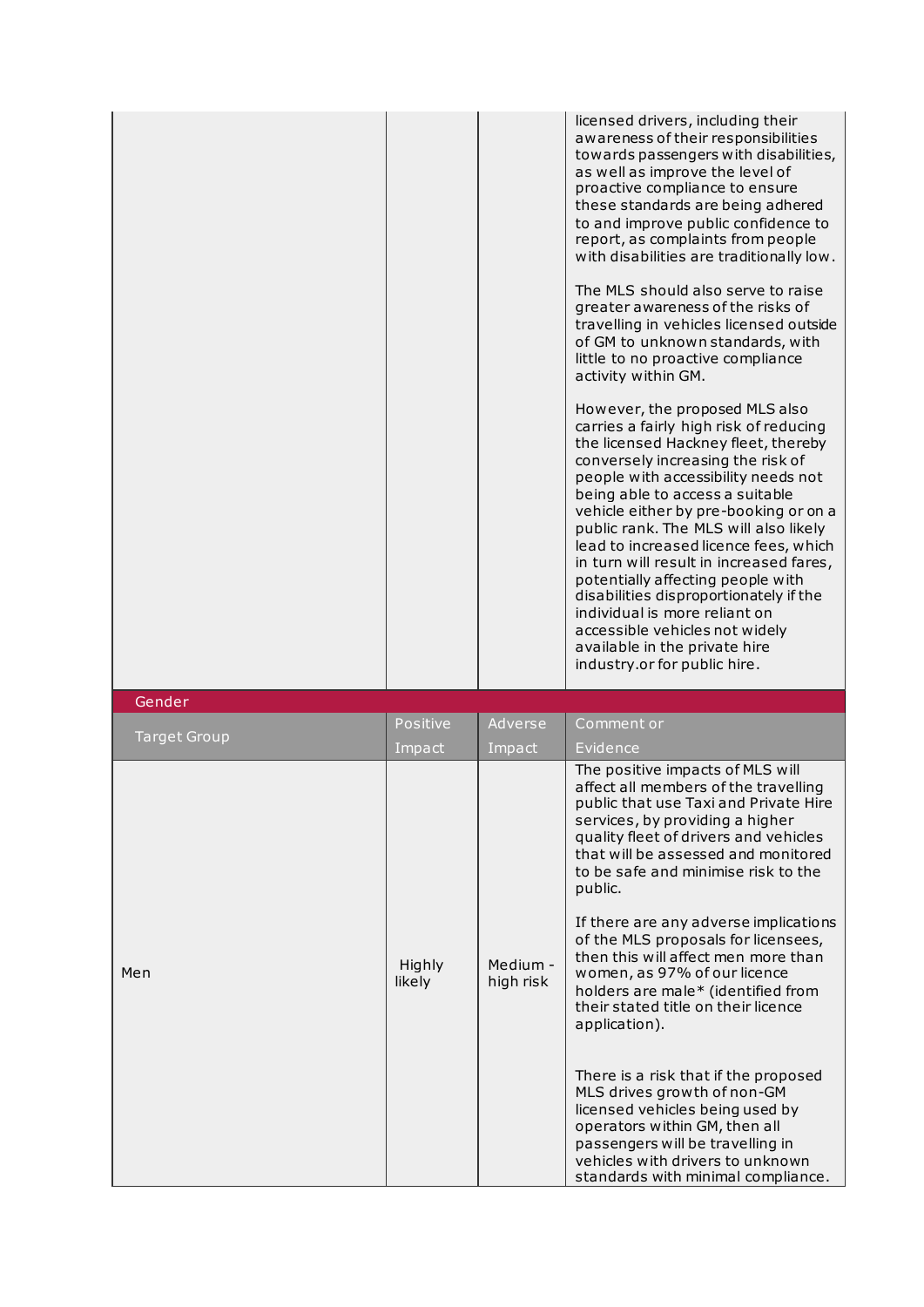| Women                                                                                                                                 | Highly<br>likely   | Low<br>/medium<br>risk | The positive impacts of MLS will<br>affect all members of the travelling<br>public that use Taxi and Private Hire<br>services, by providing a higher<br>quality fleet of drivers and vehicles<br>that will be assessed and monitored<br>to be safe and minimise risk to the<br>public.<br>There is a risk that if the proposed<br>MLS drives growth or non-GM<br>licensed vehicles being used by<br>operators within GM, then all<br>passengers will be travelling in<br>vehicles with drivers to unknown<br>standards with minimal compliance,<br>and females are more vulnerable<br>when travelling alone in that regard.                                                                                                                                                                                                                                                    |
|---------------------------------------------------------------------------------------------------------------------------------------|--------------------|------------------------|--------------------------------------------------------------------------------------------------------------------------------------------------------------------------------------------------------------------------------------------------------------------------------------------------------------------------------------------------------------------------------------------------------------------------------------------------------------------------------------------------------------------------------------------------------------------------------------------------------------------------------------------------------------------------------------------------------------------------------------------------------------------------------------------------------------------------------------------------------------------------------|
| Transgender People                                                                                                                    | Highly<br>likely   | Low risk               | The positive impacts of MLS will<br>affect all members of the travelling<br>public that use Taxi and Private Hire<br>services, by providing a higher<br>quality fleet of drivers and vehicles<br>that will be assessed and monitored<br>to be safe and minimise risk to the<br>public.<br>There is a risk that if the proposed<br>MLS drives growth or non-GM<br>licensed vehicles being used by<br>operators within GM, then all<br>passengers will be travelling in<br>vehicles with drivers to unknown<br>standards with minimal compliance.                                                                                                                                                                                                                                                                                                                                |
|                                                                                                                                       |                    |                        |                                                                                                                                                                                                                                                                                                                                                                                                                                                                                                                                                                                                                                                                                                                                                                                                                                                                                |
| Race                                                                                                                                  |                    |                        |                                                                                                                                                                                                                                                                                                                                                                                                                                                                                                                                                                                                                                                                                                                                                                                                                                                                                |
| <b>Target Group</b>                                                                                                                   | Positive<br>Impact | Adverse<br>Impact      | Comment or<br>Evidence                                                                                                                                                                                                                                                                                                                                                                                                                                                                                                                                                                                                                                                                                                                                                                                                                                                         |
| Asian or Asian British Backgrounds<br>(This includes Pakistani, Indians<br>and Bangladeshi, Chinese or any<br>other Asian background) | Highly<br>likely   | Medium -<br>high risk  | Whilst race and ethnicity data is not<br>collected or recorded as part of the<br>licensing process, but we know from<br>seeing our applicants in person and<br>our daily interactions that the vast<br>majority of our licensed fleet are<br>non-white males (both British and<br>non-British); therefore any impacts,<br>both positive and adverse will likely<br>affect this target group<br>disproportionately.<br>BAME licensees are also more likely<br>to live in Lower Super Output Areas<br>(LSOAs) with higher levels of<br>deprivation and this is borne out in<br>the postcode data of our licence<br>holders where the overwhelming<br>majority have postcodes identified<br>as LSOAs. It would be a reasonable<br>inference that these licence holders<br>are more likely to have socio-<br>economic pressures and live in<br>housing that is less likely to have |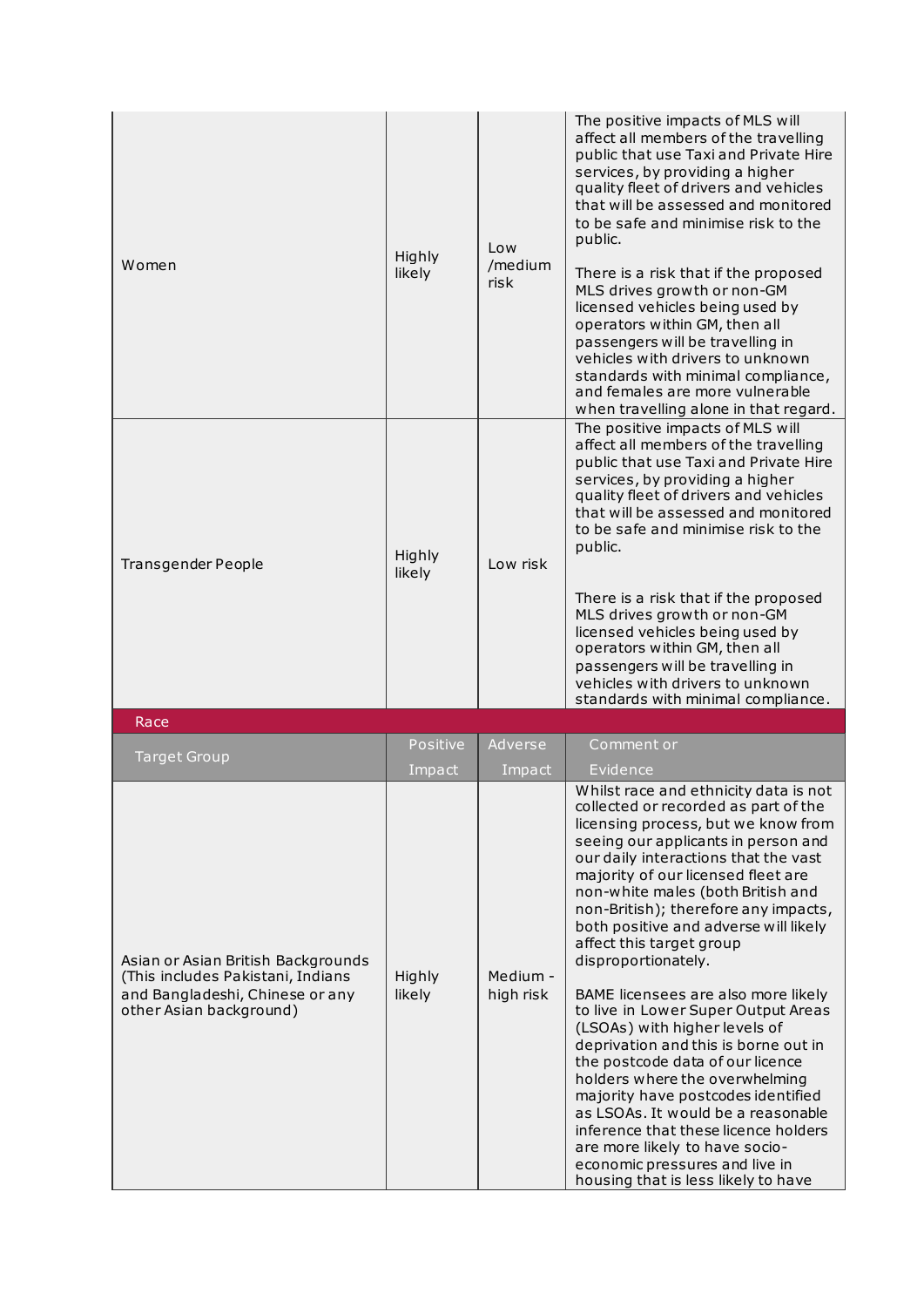|                                                                                                                                                             |                  |                       | private parking and the ability<br>therefore for at home EV charging;<br>therefore requirements for more<br>expensive fully electric vehicles<br>carry an adverse risk to the viability<br>of these individuals continuing in the<br>industry.<br>All sections of the travelling public<br>should benefit from MLS.                                                                                                                                                                                                                                                                                                                                                               |
|-------------------------------------------------------------------------------------------------------------------------------------------------------------|------------------|-----------------------|-----------------------------------------------------------------------------------------------------------------------------------------------------------------------------------------------------------------------------------------------------------------------------------------------------------------------------------------------------------------------------------------------------------------------------------------------------------------------------------------------------------------------------------------------------------------------------------------------------------------------------------------------------------------------------------|
|                                                                                                                                                             |                  |                       | Whilst race and ethnicity data is not<br>collected or recorded as part of the<br>licensing process, we know from<br>seeing our applicants in person and<br>our daily interactions that the vast<br>majority of our licensed fleet are<br>non-white males (both British and<br>non-British); therefore any impacts,<br>both positive and adverse will likely<br>affect this target group<br>disproportionately.                                                                                                                                                                                                                                                                    |
| Black or Black British Backgrounds<br>(This includes Caribbean, African or<br>any other black background)                                                   | Highly<br>Likely | Medium -<br>high risk | BAME licensees are also more likely<br>to live in Lower Super Output Areas<br>(LSOAs) with higher levels of<br>deprivation and this is borne out in<br>the postcode data of our licence<br>holders where the overwhelming<br>majority have postcodes identified<br>as LSOAs. It would be a reasonable<br>inference that these licence holders<br>are more likely to have socio-<br>economic pressures and live in<br>housing that is less likely to have<br>private parking; therefore<br>requirements for more expensive<br>fully electric vehicles carry an<br>adverse risk to the viability of these<br>individuals continuing in the<br>industry.                             |
|                                                                                                                                                             |                  |                       | All sections of the travelling public<br>should benefit from MLS.                                                                                                                                                                                                                                                                                                                                                                                                                                                                                                                                                                                                                 |
| Mixed /Multiple Ethnic Groups (This<br>includes White and Black<br>Caribbean, White and Black African,<br>White and Asian or any other mixed<br>background) | Highly<br>Likely | Medium -<br>high risk | Whilst race and ethnicity data is not<br>collected or recorded as part of the<br>licensing process, we know from<br>seeing our applicants in person and<br>our daily interactions that the vast<br>majority of our licensed fleet are<br>non-white males (both British and<br>non-British); therefore any impacts,<br>both positive and adverse will likely<br>affect this target group<br>disproportionately.<br>BAME licensees are also more likely<br>to live in Lower Super Output Areas<br>(LSOAs) with higher levels of<br>deprivation and this is borne out in<br>the postcode data of our licence<br>holders where the overwhelming<br>majority have postcodes identified |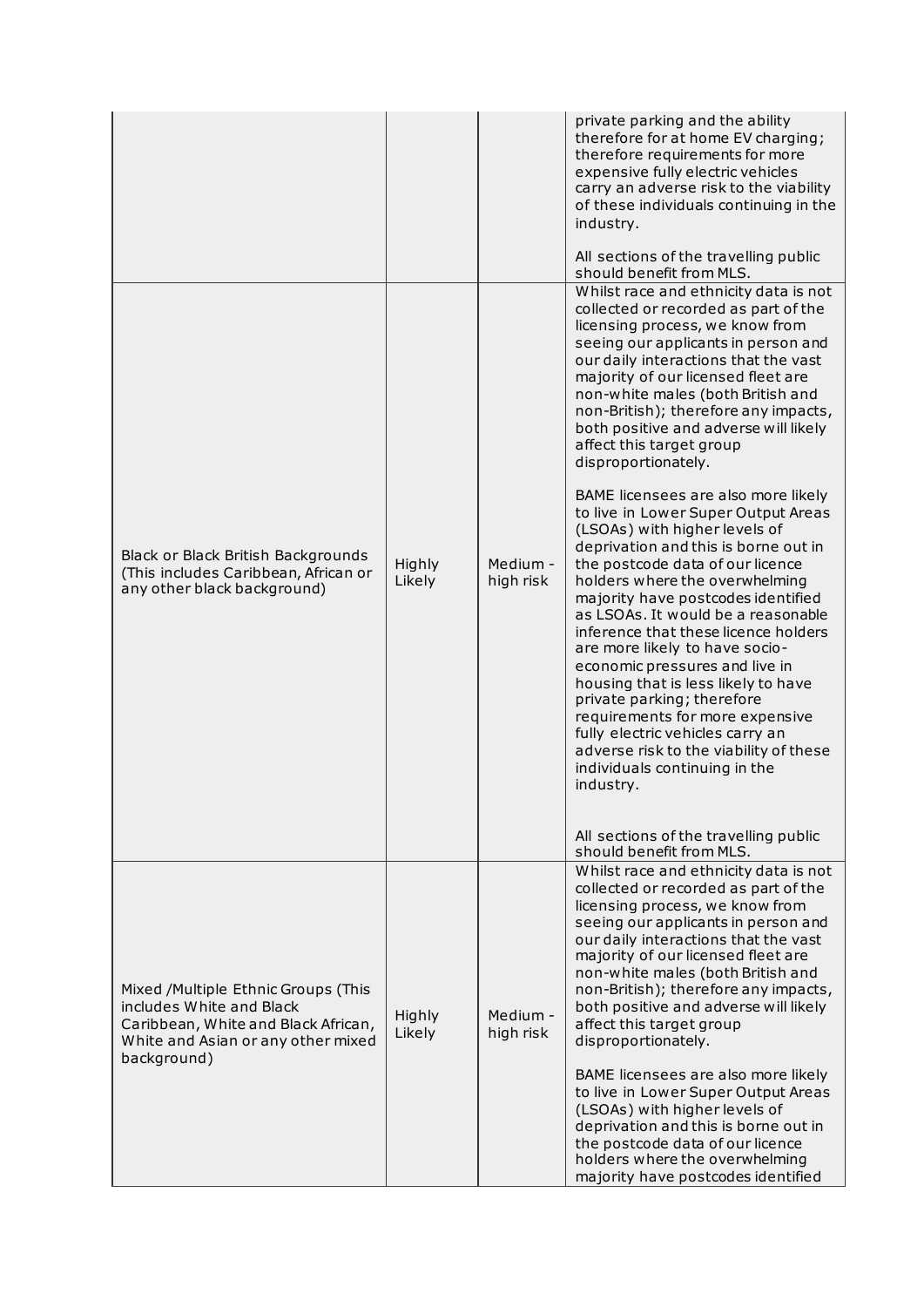|                                                                                                                      |                  |             | as LSOAs. It would be a reasonable<br>inference that these licence holders<br>are more likely to have socio-<br>economic pressures and live in<br>housing that is less likely to have<br>private parking; therefore<br>requirements for more expensive<br>fully electric vehicles carry an<br>adverse risk to the viability of these<br>individuals continuing in the<br>industry. |
|----------------------------------------------------------------------------------------------------------------------|------------------|-------------|------------------------------------------------------------------------------------------------------------------------------------------------------------------------------------------------------------------------------------------------------------------------------------------------------------------------------------------------------------------------------------|
|                                                                                                                      |                  |             | All sections of the travelling public<br>should benefit from MLS.                                                                                                                                                                                                                                                                                                                  |
| White British Background (This<br>includes English, Scottish & Welsh,<br>Irish and Gypsy or Irish Travellers)        | Highly<br>likely | Low risk    | Whilst all sections of the travelling<br>public should benefit from MLS,<br>there is little to no evidence to<br>suggest that this target group would<br>be particularly adversely affected<br>over any other.                                                                                                                                                                     |
| Non-British White Backgrounds<br>(This includes Irish, Polish, Spanish,<br>Romanians and other White<br>backgrounds) | Highly<br>likely | Low risk    | Whilst all sections of the travelling<br>public should benefit from MLS,<br>there is little to no evidence to<br>suggest that this target group would<br>be particularly adversely affected<br>over any other.                                                                                                                                                                     |
| Arabs                                                                                                                |                  |             | Don't have the data to specifically<br>address the factor but would<br>otherwise say would be impacted in<br>the same way as other BAME<br>groups.                                                                                                                                                                                                                                 |
| Any other background not covered                                                                                     |                  |             | Data on race and ethnicity not held                                                                                                                                                                                                                                                                                                                                                |
|                                                                                                                      |                  |             | so no data                                                                                                                                                                                                                                                                                                                                                                         |
| by any of the above<br>Religion/Belief                                                                               |                  |             |                                                                                                                                                                                                                                                                                                                                                                                    |
|                                                                                                                      | Positive         | Advers<br>e | Comment or                                                                                                                                                                                                                                                                                                                                                                         |
| <b>Target Group</b>                                                                                                  | Impact           | Impact      | Evidence                                                                                                                                                                                                                                                                                                                                                                           |
| <b>Buddhists</b>                                                                                                     |                  |             | Data not held but all sections of the<br>travelling public stand to benefit<br>from the safety standards that MLS<br>should deliver                                                                                                                                                                                                                                                |
| Christians                                                                                                           |                  |             | Data not held but all sections of the<br>travelling public stand to benefit<br>from the safety standards that MLS<br>should deliver                                                                                                                                                                                                                                                |
| Hindus                                                                                                               |                  |             | Data not held but all sections of the<br>travelling public stand to benefit<br>from the safety standards that MLS<br>should deliver                                                                                                                                                                                                                                                |
| Jews                                                                                                                 |                  |             | Data not held but all sections of the<br>travelling public stand to benefit<br>from the safety standards that MLS<br>should deliver                                                                                                                                                                                                                                                |
| <b>Muslims</b>                                                                                                       |                  |             | Data not held but all sections of the<br>travelling public stand to benefit<br>from the safety standards that MLS<br>should deliver<br>Data not held but all sections of the                                                                                                                                                                                                       |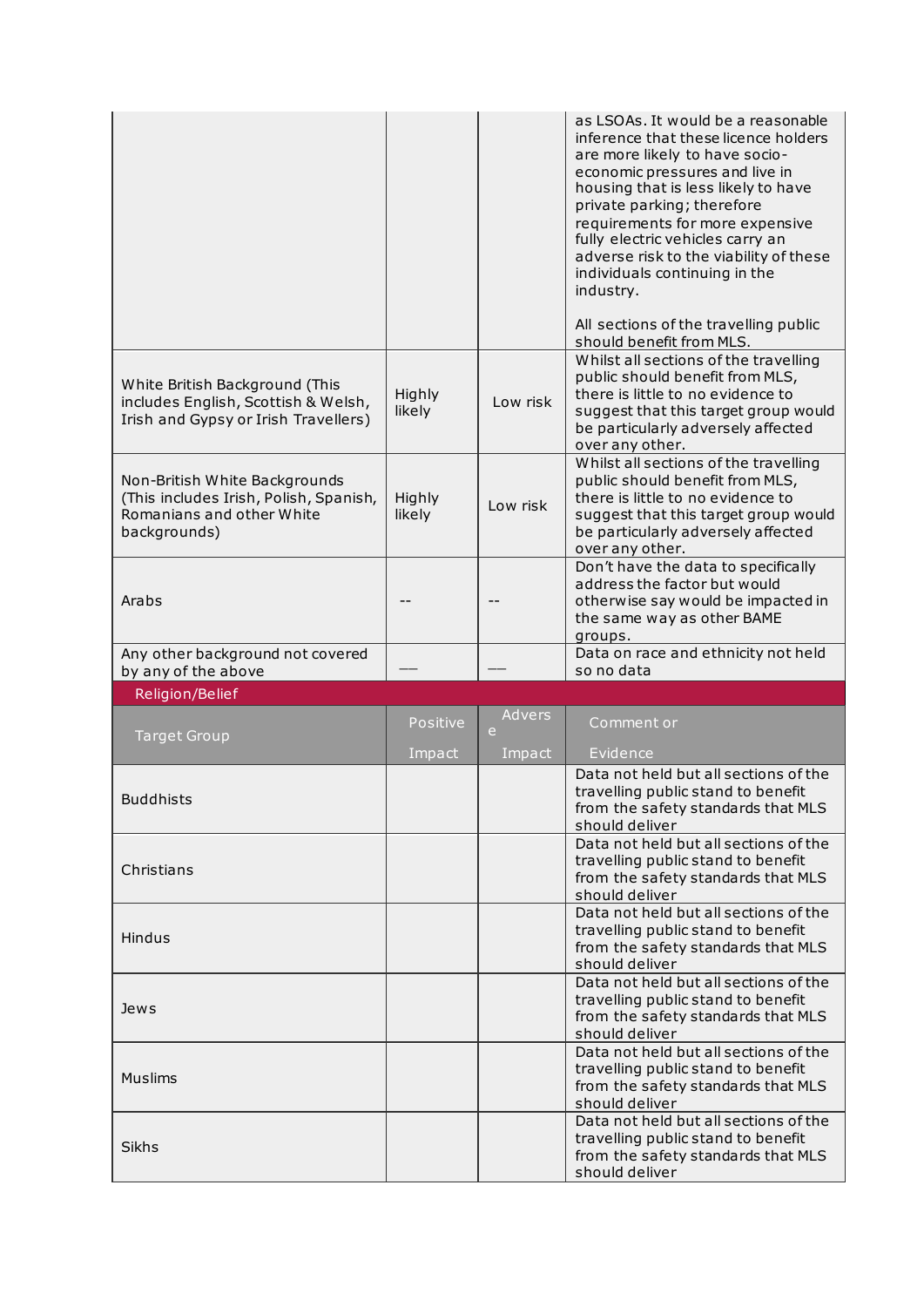| Others                    |                 |             | Data not held but all sections of the<br>travelling public stand to benefit<br>from the safety standards that MLS<br>should deliver |
|---------------------------|-----------------|-------------|-------------------------------------------------------------------------------------------------------------------------------------|
| <b>Sexual Orientation</b> |                 |             |                                                                                                                                     |
| Target Group              | <b>Positive</b> | Advers<br>e | Comment or                                                                                                                          |
|                           | Impact          | Impact      | Evidence                                                                                                                            |
| Gay men                   |                 |             | Data not held but all sections of the<br>travelling public stand to benefit<br>from the safety standards that MLS<br>should deliver |
| Lesbians                  |                 |             | Data not held but all sections of the<br>travelling public stand to benefit<br>from the safety standards that MLS<br>should deliver |
| Bisexual                  |                 |             | Data not held but all sections of the<br>travelling public stand to benefit<br>from the safety standards that MLS<br>should deliver |

| Ouestion 7                                                                     |     |
|--------------------------------------------------------------------------------|-----|
| Have you identified two or more<br>high adverse impacts in the table<br>above? | Yes |

| Question 8                                                                                                                                                                                                                                                      |                                                                                                                                                                                                                                                                                                                                                                                                                                                                                                                                                                                                                                                                                                                                                                                                                                                      |
|-----------------------------------------------------------------------------------------------------------------------------------------------------------------------------------------------------------------------------------------------------------------|------------------------------------------------------------------------------------------------------------------------------------------------------------------------------------------------------------------------------------------------------------------------------------------------------------------------------------------------------------------------------------------------------------------------------------------------------------------------------------------------------------------------------------------------------------------------------------------------------------------------------------------------------------------------------------------------------------------------------------------------------------------------------------------------------------------------------------------------------|
| If you have identified one high<br>adverse impact or any medium/low<br>adverse impacts, what<br>improvements to the activity could<br>you make to mitigate high/medium/<br>low adverse impacts? Please give<br>details of the improvements you<br>plan to make. | The highest cost risk is that around the requirements for<br>vehicles. Mitigation has already been identified in the form of<br>a substantial Clean Taxi Fund and discussions are ongoing<br>with central government with regards to additional funding<br>support in this area. Engagement with the trades continues in<br>order to understand the ongoing impacts and risks,<br>particularly in the recovery from the pandemic.<br>Further mitigation is proposed by way of and extended<br>exemption period for the CAP, for GM licensed Hackneys and<br>Private Hire vehicles.<br>In order to mitigate the risk of introducing MLS in the absence<br>of wider and meaningful national reform, a public awareness<br>campaign is essential to encourage residents and visitors to<br>use only GM licensed vehicles (and drivers) when travelling. |

| Question 9                   |                                                                          |                                                                                                                                                                              |
|------------------------------|--------------------------------------------------------------------------|------------------------------------------------------------------------------------------------------------------------------------------------------------------------------|
| has on the following groups? |                                                                          | Have you set up equality monitoring systems to carry out regular checks on the effects your activity                                                                         |
| <b>Equality Group</b>        | 'Has an.<br>equality<br>monitorin<br>q system<br>been set<br>$up?$ (Y/N) | <b>Details</b>                                                                                                                                                               |
| Age                          | N                                                                        | Whilst we capture this data, we are not<br>monitoring regularly. In order to monitor we'd<br>have to change our Data sharing agreements to<br>explain how this will be used. |